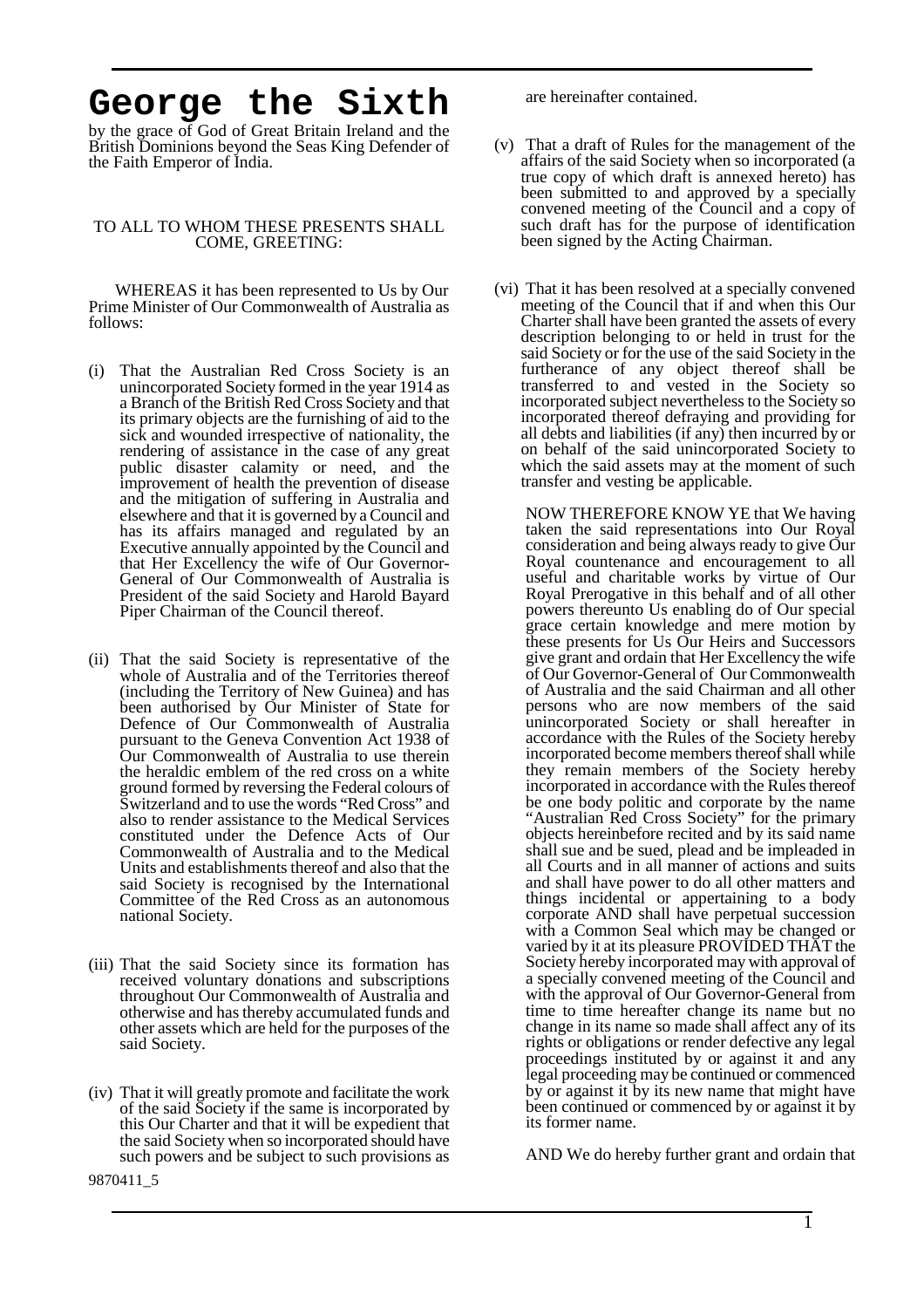the Society hereby incorporated shall have and may exercise all or any of the powers hereby mentioned and shall be entitled to the benefit of and be subject to the provisions hereinafter contained and such provisions shall have effect accordingly.

1. In this Charter unless the context otherwise requires:

**"Commonwealth Taxation Act"** means the *Income Tax Assessment Act 1997* (Cwlth) and any amendments to or substitutions of that Act as appropriate.

**"Fundamental Principles**" means the Fundamental Principles of the International Red Cross and Red Crescent Movement adopted by the International Conference of the Red Cross and Red Crescent.

**"Governor-General"** means Governor-General in and over Our Commonwealth of Australia acting with the advice of the Federal Executive Council.

**"Geneva Conventions"** means the First Convention for the amelioration of the condition of the wounded and sick in armed forces in the field, the Second Convention for the amelioration of wounded sick and shipwrecked members of armed forces at sea, the Third Convention relative to the treatment of Prisoners of War and the Fourth Convention relative to the protection of Civilian Persons in time of war (copies of which Conventions are set out in the Schedules to the Geneva Conventions Act No. 103 of 1957 of the Parliament of Our Commonwealth of Australia) and include any Convention or other arrangement in substitution for or an addition to or any modification amendment or extension of the said Conventions or any of them to which Our Commonwealth of Australia is for the time being a party.

**"The Society"** shall mean the Australian Red Cross Society incorporated by this Charter.

**"The unincorporated Society"** shall mean the unincorporated body known at the date of this Charter as the "Australian Red Cross Society".

**"The Rules"** shall mean the Rules of the Society for the time being in force under or by virtue of this Charter.

**"The Patrons" "The President" "The Chairman of the Council" "The Vice-Chairmen of the Council" and "The Council"** shall mean respectively the Patrons of the Society the President of the Society the Chairman of the Council the Vice-Chairmen of the Council and the Council for the time being in accordance with this Charter or the Rules.

**"The Board"** shall mean the Board for the time being appointed by the Council in accordance with the Rules or such number of the members of such Board as under the Rules shall for the time being be entitled to act as such Board.

And words importing the singular number shall include the plural number and vice versa and words importing the masculine gender shall include the feminine gender and words importing persons shall include corporations.

2. The Society shall have the legal capacity and powers of an individual and all the powers of a body corporate, including all such powers as are necessary or convenient for carrying out the objects of the Society. The Society does not have the power to issue shares.

The Society shall at all times act in conformity with the Geneva Conventions and their Additional Protocols, the laws of Australia and the Fundamental Principles.

The Society shall carry out the functions set out in this Charter, the functions required of the Society by international treaties relating to international humanitarian law to which Australia is a party and the resolutions of the International Conference of the Red Cross and Red Crescent.

The Society is a voluntary aid society, auxiliary to the public authorities in the humanitarian field, including during times of emergency and times of armed conflict in accordance with the Geneva Conventions and their Additional Protocols.

The public authorities shall at all times respect the adherence by the Society to the Fundamental Principles.

The Society is the only Red Cross society in the territory of Australia.

The Society is authorised to use as its emblem a red cross on a white ground for all the purposes foreseen by the International Conference of the Red Cross and Red Crescent, in conformity with the Geneva Conventions, their Additional Protocols and the Regulations on The Use of The Emblem by National Societies adopted by the International Conference of the Red Cross and Red Crescent.

- 3. There shall be a Patron of the Society. We do hereby reserve to Ourself and to Her Majesty the Queen to be the first Patron. The subsequent Patron from time to time shall be the Governor-General, if the Governor-General so consents to accept the office.
- 4. The accounts of the Society must be audited annually by an external auditor and the audited accounts must be laid before the Council at its Annual General Meeting.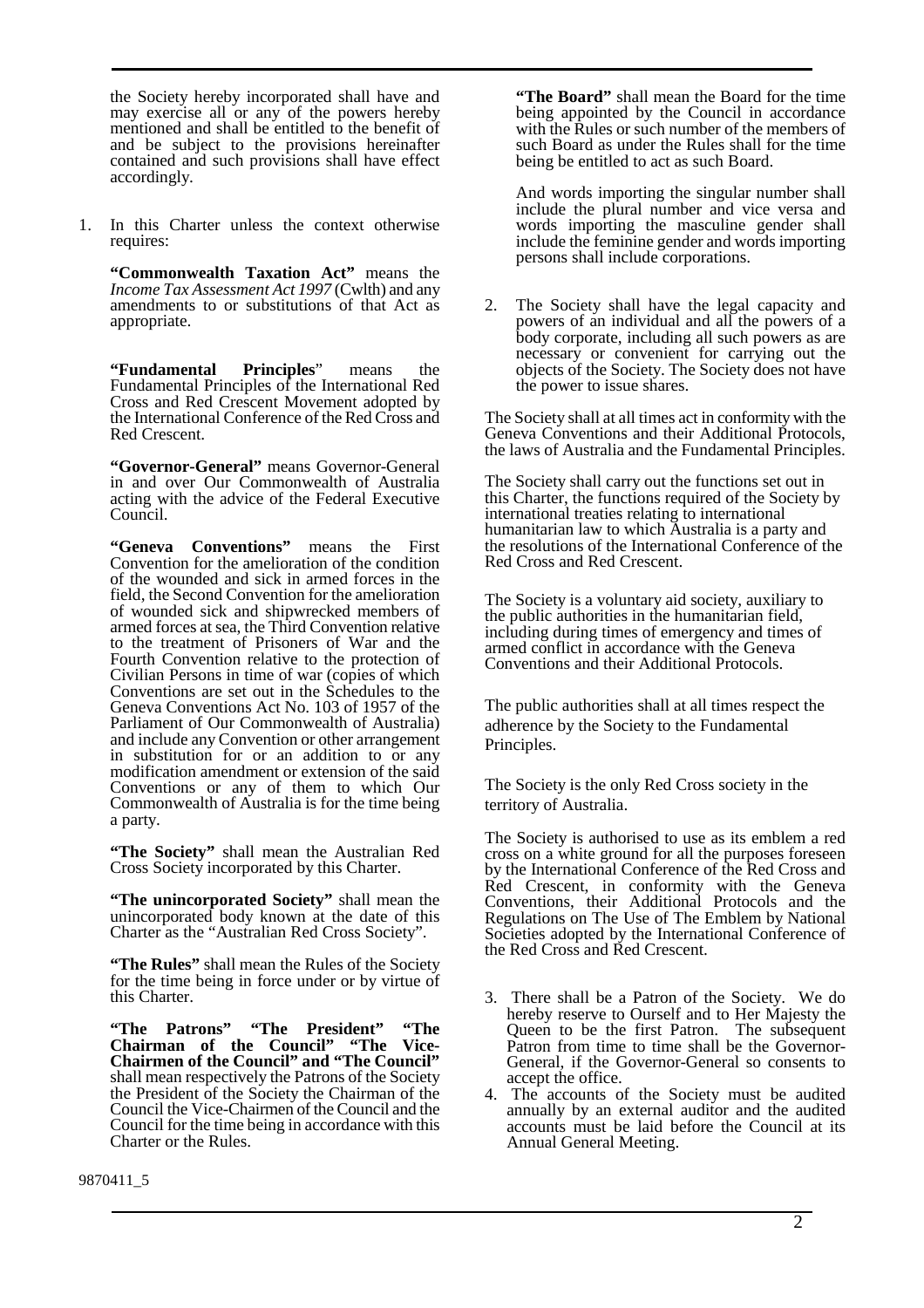- 5. The organisation of the Society shall be undertaken and its affairs managed and regulated in accordance with Rules as may for the time being be in force under or by virtue of the succeeding provisions of this Clause. Any of the Rules may from time to time be altered added to or repealed and any new Rules may from time to time be made by the Council upon Resolution passed by a majority consisting of not less than three-fourths of the members of the Council present in person or by proxy of which Resolution at least two months' written notice of motion, or such shorter notice as may be consented to in writing or by telegram by at least three-fourths of all members of the Council has been given PROVIDED that no new Rule and no alteration of or addition to any of the Rules shall have any force or effect if it be repugnant to any of the provisions of this Charter or to the law and PROVIDED further that no new Rule and no alteration of or addition to or repeal of any of the Rules shall have any force or effect until it has been approved by Our Governor-General.
- 6. It shall be lawful for Us, Our Heirs and Successors by Supplementary Charter to add to, amend or repeal the provisions of this Our Charter or any of them, provided that a resolution to accept and approve such Supplementary Charter shall have been passed by the votes of a majority consisting of not less than three-fourths of the members of the Council present in person or by proxy at a General Meeting of the Council specially called for the purpose on at least two months' notice in writing.
- 7. And We do hereby further declare that when the Society shall cease to be a Society for the purposes aforesaid and the affairs thereof shall have been completely wound up and its debts and obligations fully discharged this Our Charter shall be absolutely void. If after discharge of all debts and obligations there remains any moneys or assets of the Society We do further declare that those remaining moneys or assets shall be paid or transferred to such charitable institution or purposes in Australia as shall be nominated by Our Governor-General:
	- (a) which has objects and/or purposes similar to those of the Society;
	- (b) whose memorandum of association or constitution prohibits the distribution of its income and property among its members to an extent at least as great as imposed on the Society; and
	- (c) which is an institution entitled to receive deductible gifts under a Commonwealth Taxation Act.
- 8. And We do for Ourself Our Heirs and Successors grant and declare that this Charter or the enrolment thereof shall be in all things valid and effectual in law according to the true intent and meaning of the same and shall be recognised as valid and effectual by all Our Courts and Judges in Our dominions

and by all other officers persons and bodies politic and corporate whom it doth concern and that the same shall be construed in the most favourable and beneficial sense and for the best advantage of the Society as well in all Our Several Courts of Record as elsewhere notwithstanding any non-recital or mis-recital uncertainty or imperfection in this Charter.

 IN WITNESS WHEREOF We have caused these Our Letters to be made Patent Witness Ourself at Westminster the twenty-eight day of June in the fifth year of Our Reign.

By Warrant under the King's Sign Manual.

## **SCHUSTER**



9870411\_5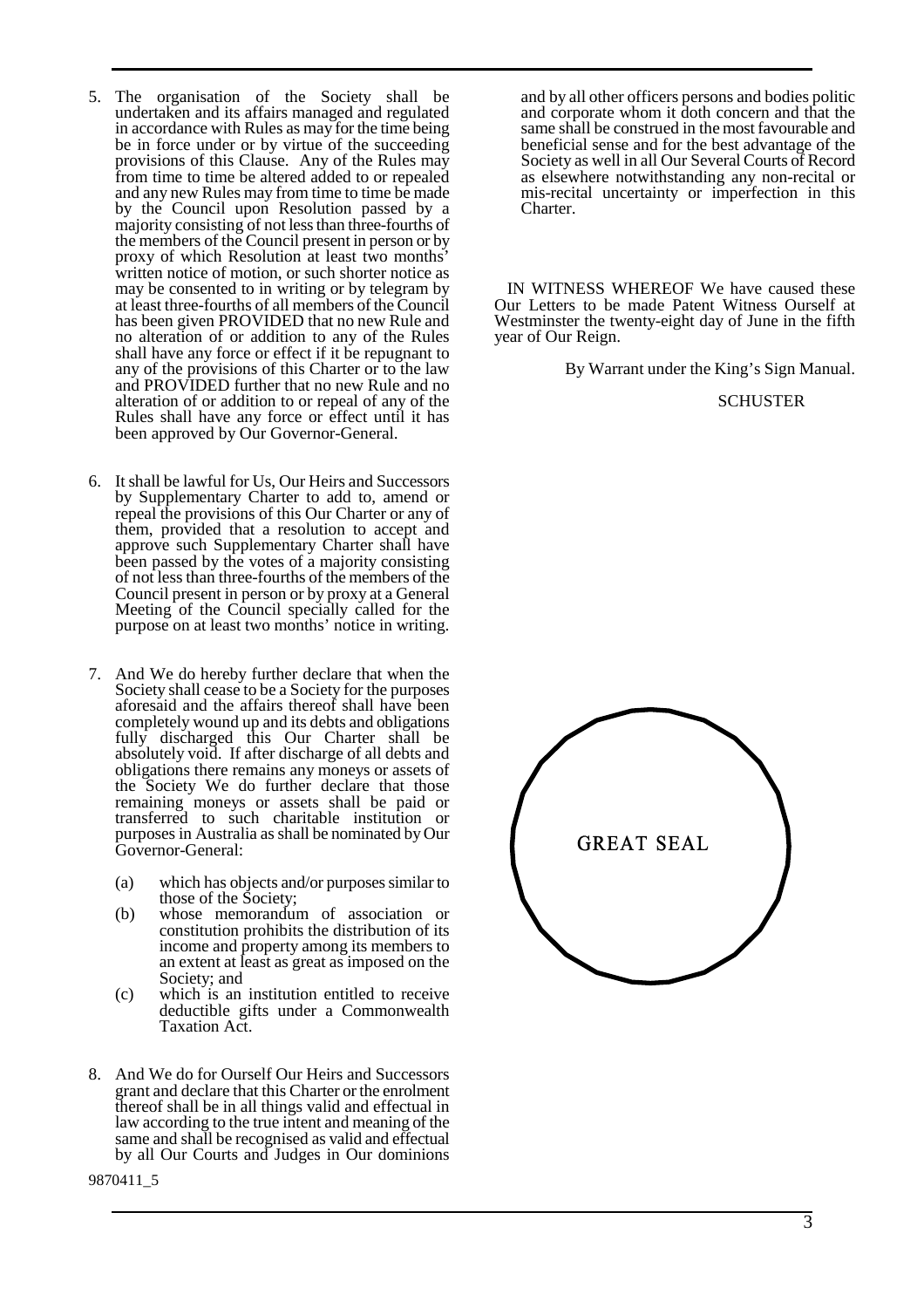[*Draft Fourth Supplemental Charter*]

**Elizabeth the Second** by the Grace of God, Queen of Australia and Her other Realms and Territories, Head of the Commonwealth:

## GREETINGS!

 WHEREAS Our Royal Predecessor King George the Sixth in the year of Our Lord one thousand nine hundred and forty-one by Royal Charter dated the twenty-eighth day of June in the fifth year of His Reign constituted Her Excellency the wife of Our then Governor-General of Our Commonwealth of Australia and Harold Bayard Piper, since deceased, and all other persons who were then or should thereafter in accordance with the Rules of the Society thereby incorporated become members thereof while they remain members thereof in accordance with its Rules a body politic and corporate by the name of the "Australian Red Cross Society" for the primary objects of the furnishing of aid to the sick and wounded irrespective of nationality, the rendering of assistance in the case of any great public disaster , calamity or need, and the improvement of health, the prevention of disease and the mitigation of suffering in Australia and elsewhere, with perpetual succession (and with power to sue and be sued by the said name and to use a Common Seal):

 AND WHEREAS a Supplemental Charter ("The First Supplemental Charter") so varying The Charter was on 4 November 1961 granted to the Australian Red Cross Society by Ourselves:

 AND WHEREAS on 8 December 1987 We have assigned to Our Governor-General of the Commonwealth of Australia all Our powers and functions in respect of the issuing of letters patent:

(a) granting a supplemental charter to anyone in the Commonwealth of Australia to whom a charter of incorporation has been granted by Us or Our predecessors; or

(b) revoking, amending, or adding to, any charter of incorporation or supplemental charter granted to anyone in the Commonwealth of Australia by Us or Our predecessors,

and have authorised the Governor-General to exercise any of those powers and functions in Our name and on Our behalf:

 AND WHEREAS a Supplemental Charter ("The Second Supplemental Charter") so varying The Charter was on 19 April 1999 granted to the Australian Red Cross Society by Our Governor-General of the Commonwealth of Australia:

9870411\_5 AND WHEREAS a Supplemental Charter ("The Third Supplemental Charter<sup>"</sup>) so varying The Charter

was on [*insert date*] granted to the Australian Red Cross Society by Our Governor-General of the Commonwealth of Australia:

 AND WHEREAS The Society has made representation to Our Governor-General of the Commonwealth of Australia to grant a further Supplemental Charter so varying the Charter as varied by the First Supplemental Charter, the Second Supplemental Charter and the Third Supplemental Charter that the Society may more conveniently carry out its objects and purposes:

 NOW THEREFORE We do, by these Letters Patent issued in Our name by Our Governor-General of the Commonwealth of Australia, grant and declare as follows, namely:

- 1. The said Royal Charter shall henceforth take effect as if:
	- (a) the following was inserted as new definitions before the definition of "Governor-General" in clause 1 thereof:

 ""**Commonwealth Taxation Act**" means the *Income Tax Assessment Act 1997* (Cwlth) and any amendments to or substitutions of that Act as appropriate.";

> **"Fundamental Principles**" means the Fundamental Principles of the International Red Cross and Red Crescent Movement adopted by the International Conference of the Red Cross and Red Crescent.

(b) in lieu of the words:

 "**"The ARC Board"** shall mean the ARC Board for the time being appointed by the Council in accordance with the Rules or such number of the members of such ARC Board as under the Rules shall for the time being be entitled to act for such ARC Board.

 in clause 1 thereof was substituted the following:

 "**"The Board"** shall mean the Board for the time being appointed by the Council in accordance with the Rules or such number of the members of such Board as under the Rules shall for the time being be entitled to act as such Board."

 (c) in lieu of clause 2 thereof there was substituted the following:

> "The Society shall have the legal capacity and powers of an individual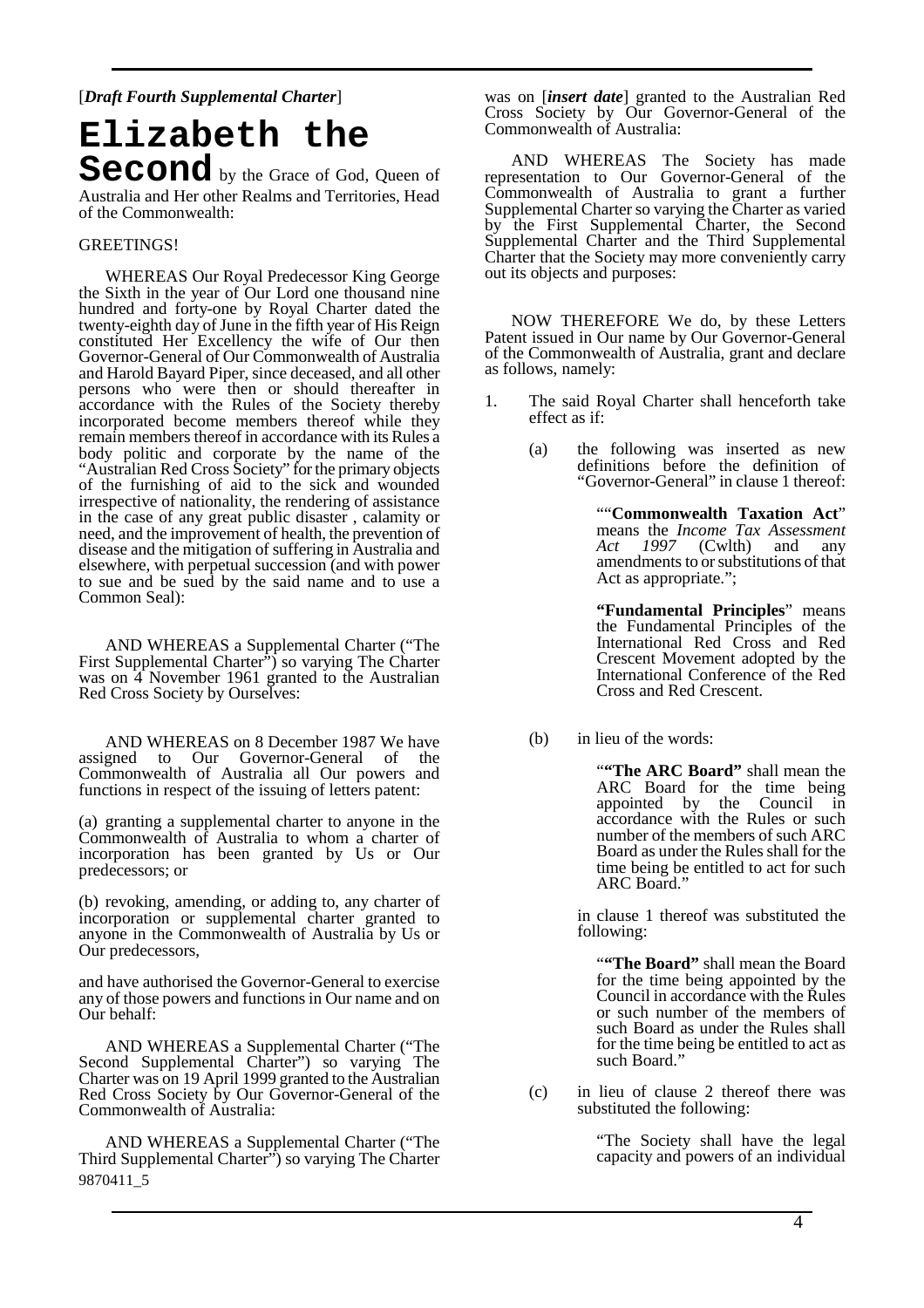and all the powers of a body corporate, including all such powers as are necessary or convenient for carrying out the objects of the Society. The Society does not have the power to issue shares.

The Society shall at all times act in conformity with the Geneva Conventions and their Additional Protocols, the laws of Australia and the Fundamental Principles of the International Red Cross and Red Crescent Movement adopted by the International Conference of the Red Cross and Red Crescent.

The Society shall carry out the functions set out in this Charter, the functions required of the Society by international treaties relating to international humanitarian law to which Australia is a party and the resolutions of the International Conference of the Red Cross and Red Crescent.

The Society is a voluntary aid society, auxiliary to the public authorities in the humanitarian field, including during times of emergency and times of armed conflict in accordance with the Geneva Conventions and their Additional Protocols.

The public authorities shall at all times respect the adherence by the Society to the Fundamental Principles.

The Society is the only Red Cross society in the territory of Australia.

The Society is authorised to use as its emblem a red cross on a white ground for all the purposes foreseen by the International Conference of the Red Cross and Red Crescent, in conformity with the Geneva Conventions, their Additional Protocols and the Regulations on The Use of The Emblem by National Societies adopted by the International Conference of the Red Cross and Red Crescent."

 (d) in lieu of clause 3 thereof there was substituted the following:

> "There shall be a Patron of the Society. We do hereby reserve to Ourself and to Her Majesty the Queen

to be the first Patron. The subsequent Patron from time to time shall be the Governor-General, if the Governor-General so consents to accept the office."

 (e) in lieu of clause 4 thereof there was substituted the following:

> "The accounts of the Society must be audited annually by an external auditor and the audited accounts must be laid before the Council at its Annual General Meeting.'

- (f) clauses 5, 6, 7 and 8 thereof were deleted;
- (g) clause 9 thereof was renamed clause 5;
- (h) the words:

 "in the terms of the said draft Rules so approved by the Council of the unincorporated Society as aforesaid or with such other Rules"

in the new clause 5 thereof were deleted;

- (i) clause 10 thereof was renamed clause 6;
- (j) the following words were inserted after the words "such charitable institution in Australia as shall be nominated by Our Governor-General" in new clause 7:
	- (a) which has objects and/or purposes similar to those of the Society;
	- (b) whose memorandum of association or constitution prohibits the distribution of its income and property among its members to an extent at least as great as imposed on the Society; and (c) which is an institution entitled to receive deductible gifts under a Commonwealth Taxation Act."
- (k) clause 11 thereof was renamed clause 8.
- 2. Subject to Clause 5 of the Charter as varied by this Our Supplemental Charter, the Rules appended to this Our Supplemental Charter shall be the Rules of the Society.

 AND WE do grant and declare for Us Our Heirs and Successors that this Our Supplemental Charter or the enrolment or exemplification thereof shall be in all things good firm valid and effectual according to the true intent and meaning of the same and shall be taken construed and adjudged in all Our Courts or elsewhere in the most favourable and beneficial sense and for the best advantage of the Society any misrecital non-recital